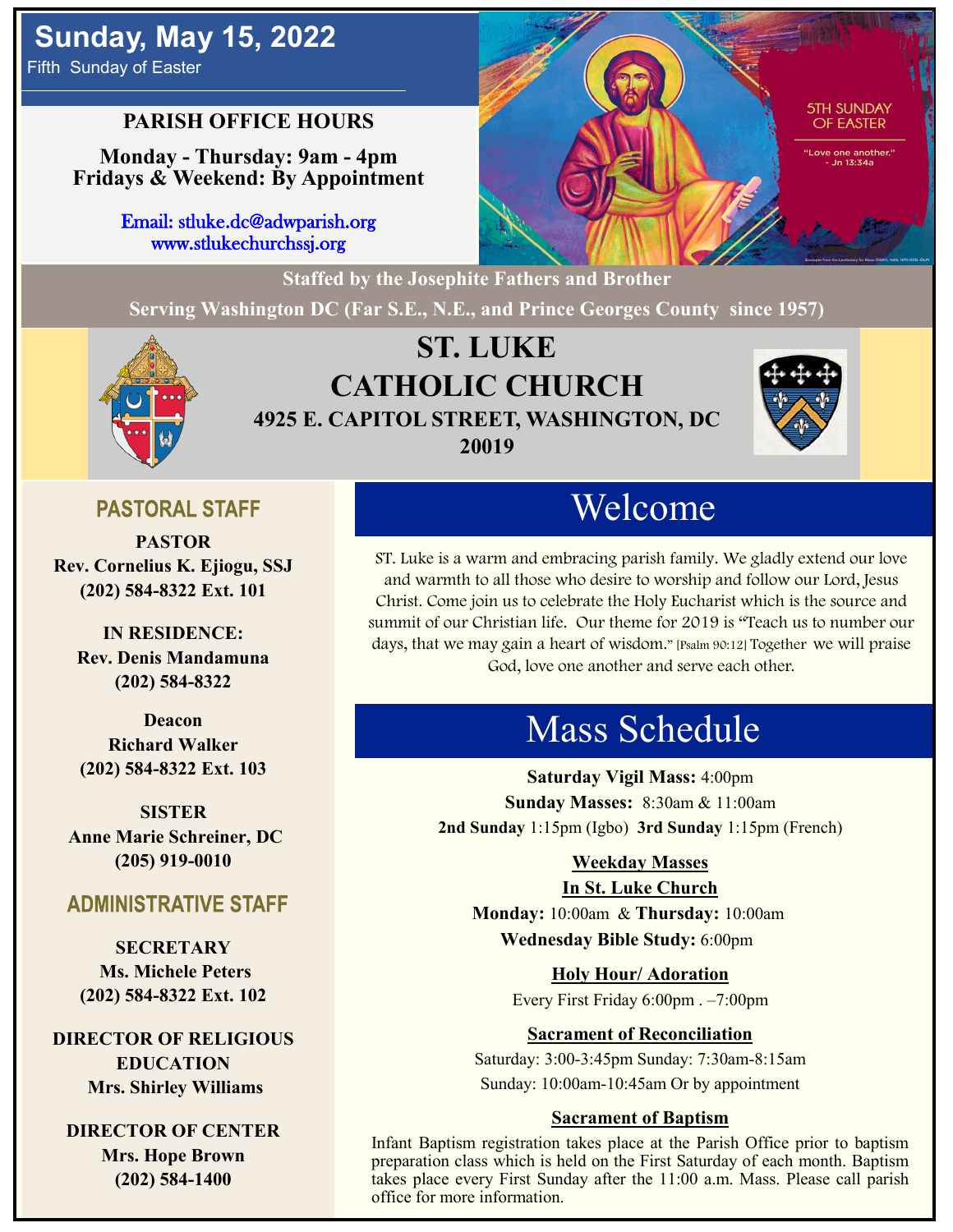# PASTOR'S CORNER

#### 'Just as I Have Loved You, You Must Also Love One Another' By Rev. Colangelo Sr.

The Bible says we are to love one another. Sounds good, but can we do it? No, not without the Holy Spirit. Some people are just irritating. Even people at church can be difficult to love. Sometimes we sing a chorus in church: "I'm so glad you're a part of the family of God," and then we look at the person beside us and sing, "I'm surprised you're part of the family of God." Just being real. I've seen it happen. Sometimes it's hard enough to love our own family. So, how do we make love a dominating characteristic of our lives? I. Make love a priority. Indeed loving people is difficult. Yet this is what the Bible commands. "For this is the message you have heard from the beginning: we should love one another" (1 John 3:11). We spend time on what we deem important. For many of us these choices are valid: time with family and friends, work, prayer, serving the poor, fighting for rights, protesting wrongs. But as the Scripture reminds us, "And if I donate all my goods to feed the poor, and if I give my body in order to boast but do not have love, I gain nothing" (1 Cor. 13:3).

Even though we have the freedom to set our own priorities, Jesus made a point of defining certain ones of them for us: "'Love the Lord your God with all your heart, with all your soul, and with all your mind.' This is the greatest and most important commandment. The second is like it: 'Love your neighbor as yourself'" (Matt. 22:37-39). Love, then, is not a gray area the Scriptures. Jesus gave love priority over all other Christian virtues. Every thought, response, and act of goodwill must first pass through the fine filter of love, or it means nothing at all. But why love? What makes it so important? II. Understand the importance of love. When Jesus spoke to the disciples regarding the first and second greatest commands, he explained that "All the Law and the Prophets depend on these two commands" (Matt. 22:40). To the people of Israel, as well as for many believers today, it would seem more logical for the act of obedience. Because the point of writing a law is adherence to it. And it is written, "If you love Me, you will keep My commandments" (John 14:15). Yet Jesus also said, "I give you a new commandment: love one another. Just as I have loved you, you must also love one another" (John 13:34). The apostle Paul goes on to tell us "Love does no wrong to a neighbor. Love, therefore, is the fulfillment of the law" (Rom. 13:10).

The logic of Paul's interpretation of Jesus' command that love fulfills the Law seems equally simple. For if one loves his neighbor, he will not commit adultery with his neighbor's spouse. If he loves his coworker, he will not lie to him. And if he loves his enemy, he will not slander him. Love fulfills the law, because if we truly love every person because he IS a person, we will not desire to hurt or violate him or her, thus never break the law. God established love as the force for obedience. When we demonstrate Christian love, it distinguishes believers from the rest of the world. Jesus goes on to say, "By this [love] all people will know that you are My disciples, if you have love for one another" (John 13:35). Notice Jesus did not say that people will know that you are my disciples if you promote my agenda, or wear Christian T-shirts or a WWJD bracelet, or have a fish decal on your car, but rather if you love one another. The world is watching! "God is love, and the one who remains in love remains in God, and God remains in him. Believers are God's advertisement to a watching society. When we love as he as loved us, it will make the difference. People will notice. Christian love is indispensable. Because people matter so much to him, they ought to matter to us. And, we, therefore, need to love them as he loves them. Love makes a statement and leaves a legacy. It does the unexpected, surprising, and stirring. It performs acts that steal the heart and leaves an impression on the soul. Often these acts are never forgotten. God loves you, and so do I. May God bless you all in this ever changing world.

https://romesentinel.com/stories/just-as-i-have-loved-you-you-must-also-love-one -another,104423

#### Reflection for fifth SUNDAY OF easter

 "It is necessary for us to undergo many hardships to enter the Kingdom of God." Many folks really work very hard to circumvent difficult situations. We prefer the easier way around something, rather than risk inconvenience, hurt or prolonged suffering. It's no wonder euthanasia is rapidly becoming acceptable around the world. Through purely human eyes, there is no issue bypassing the inevitable, taking control and bringing things more swiftly to a place of peace. If this is the way God sees things, then why does Jesus make such a big deal helping us understand the experience of suffering and embrace it? God's wisdom clearly takes us in another direction.

 Imagine if we were able to eradicate ALL hardship and suffering. Where would we be? As we look at our own journeys, many of our solid more growth producing life lessons have been born of suffering, disappointment, inconvenience, darkness, and despair. There is something sacred about all of these experiences as God uses them to create something new. Envisioning a life without hardship and suffering brings us to a vision where everything is flatlined and dull. As much as hardship and suffering are difficult crosses to bear, not taking them up runs the risk of us becoming shallow, empty, and lifeless. Helen Keller remarks that, "a happy life consists not in the absence but in the mastery of hardships." What an incredibly wise insight! Many really successful people and saints were brought to their station in life because they suffered. Suffering teaches us about what's important and propels us to search the depths of our souls for resources and strength we never would have known before.

 This is especially true when we love as Jesus asks us to love. Love, perhaps above any other experience, can cause us great hardship, pain, and suffering especially when it's authentic and unconditional. While it can thrust us into an incredible experience of God and life on one hand, it can bruise and wound us deeply on the other. Mastering the art of love is the secret to living life well, walking in the presence of God and investing in the joy of the Gospel. Love and suffering walk hand in hand. Compromising one will compromise the other. Maybe that's why Jesus spent so much time convincing us to accept both.

Liturgical Publication 2015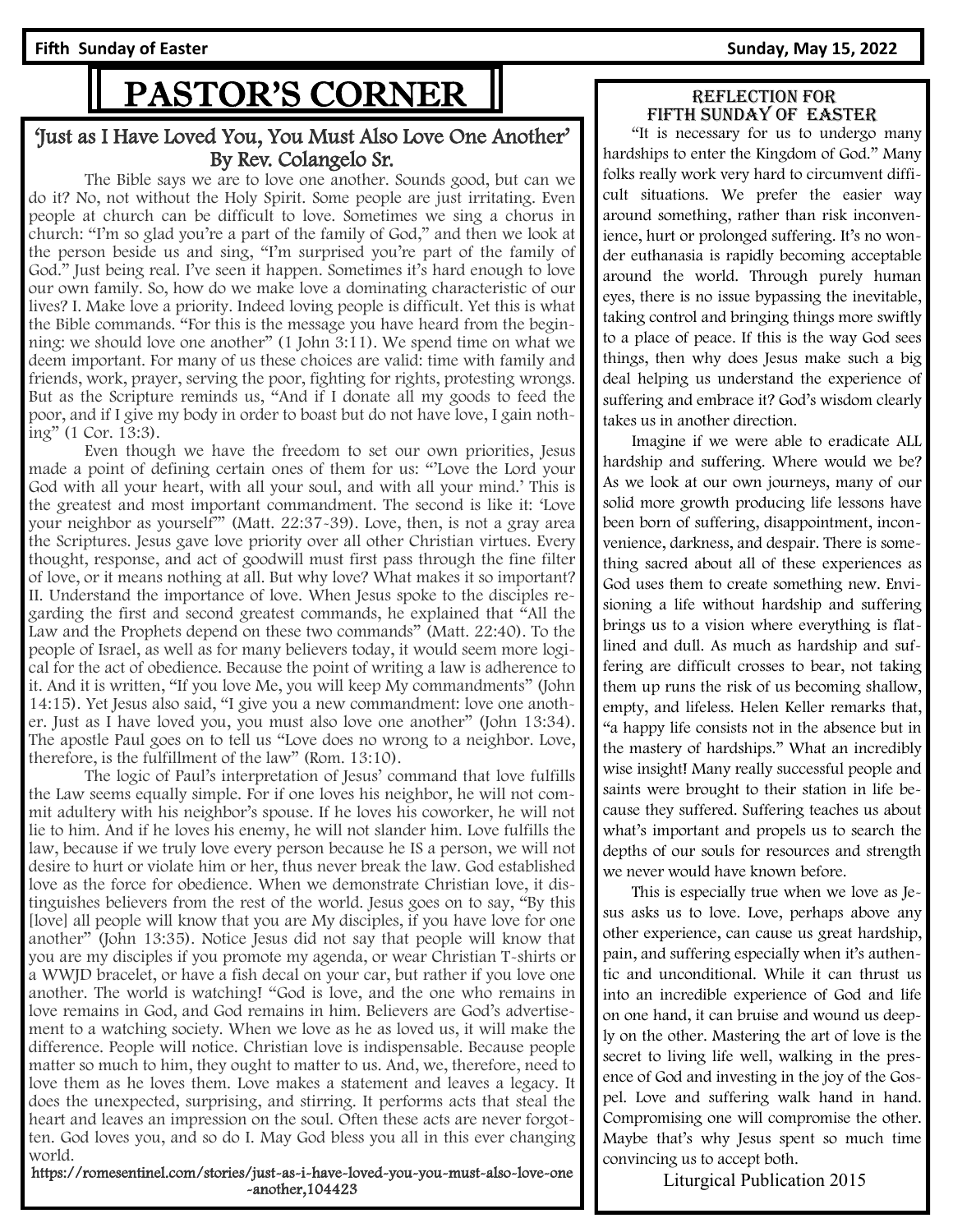#### **Fifth Sunday of Easter Sunday, May 15, 2022**

HAPPY BIRTHDAY/ANNIVERSARY

We would like to wish a wonderful happy birthday

to Thomas Hamlin, Leina Amah,

Leria Amah and Florence Amah and a wonderful wedding anniversary to Mr.  $\&$ Mrs. Walter & Betty Gale.

# MAY THE JOY OF THE LORD BE YOU STRENGTH!!!

# Church Support

Please consider making a donation to support our parish during this trying times. You may Drop off or mail your gifts to the parish. You may give online through our website: http:www.stlukechurchssj.org/ And clicking on the donate button. You may also **TEXT**: 202-335-3116

#### **Readings for the week of May 15, 2022**

**Sundays:** Acts 14:21-27/Psalms 145:8-9, 10-11, 12 -13/Revelation 21:1-5a/John 13:31-33a, 34-35

**Monday:** Acts 14:5-18/Psalms 115:1-2, 3-4, 15- 16/John 14:21-26

**Tuesday:** Acts 14:19-28/Psalms 145:10-11, 12- 13ab, 21/John 14:27-31a

**Wednesday:** Acts 15:1-6/Psalms 122:1-2, 3-4ab, 4cd-5/John 15:1-8

**Thursday:** Acts 15:7-21/Psalms 96:1-2a, 2b-3, 10/ John 15:9-11

**Friday:** Acts 15:22-31/Psalms 57:8-9, 10 and 12/John 15:12-17

**Saturday:** Acts 16:1-10/Psalms 100:1b-2, 3, 5/John 15:18-21

**Next Sunday:** Acts 15:1-2, 22-29/Psalms 67:2-3, 5, 6, 8 [4]/Revelation 21:10-14, 22-23/John 14:23-29

#### **WEEKLY MASS**

**Monday 5/16 Eternal repose of the Souls of Peter & Betty Scaffidi+++ by Sister Anne Marie Schreiner**

**Tuesday 5/17 Easter Weekday**

**Wednesday 5/18 St. John**

**Thursday 5/19 Eternal repose of the Soul of Hilda McDougald+++ by Barbara Batts Eternal repose of the Soul of Delores Blocker+++ by Ronald Blocker** 

**Friday 5/20 St. Bernardine of Siena**

**Saturday 5/21 St. Christopher**

## Pray for the Sick & Shut-In of Our Parish

Barbara Barnes Blanche Bourm Barbara Batts Tanisha Bennett Tammy Berry William P. Brown Ruth Bundy Beatrice Carroll Rita Clines Melinda Conrad-Brown Edith Cornish Aniceto Charles Patricia Chase Valene Chemoo Joyce Cristwell Alvera Dance

Iyana Davage Joyce Diggs Lamont Diggs, Sr. Crawley Easely Marita C. Edelin Joshua M. Faison Kimbolyn Flowers Anthony Flowers Tina Garvin Katrina Griffin Florence Hall Steve Halle Chris Hawkins Charlene Haywood Brenda Henson James Holley Rudolph Holley

James Hughes Melvin Jamison Mary Ann Johnson David & Keisha Jones Dawn Lattimer Lawrence Lee Maria A. Logan Bernadette Mahoney Doreene Mahoney Barbara Mallory Doris McCannon Alice L. Montague Veronica Murray David Neal Florence Patterson Marlene Patterson Silvia Perry

Doreene Redd Corley Redd Leroy Sandifer Betty Smith Kayla Tatum Rolland Taylor Gloria Thompson-Price James F. Thompson, Jr. Matthew Thompson Barbara B. Tyler Wayne A. Wallace Marquita Ward Shiela Washington Steven Washington Cecelia Williams

Lois Williams Wellington Waters Dolores Woodard, Jr. Harold Woodard, Sr.

St Luke military families.

All the Homeless men and women in our community.

Please pray for all those who are sick but have no one to pray for them